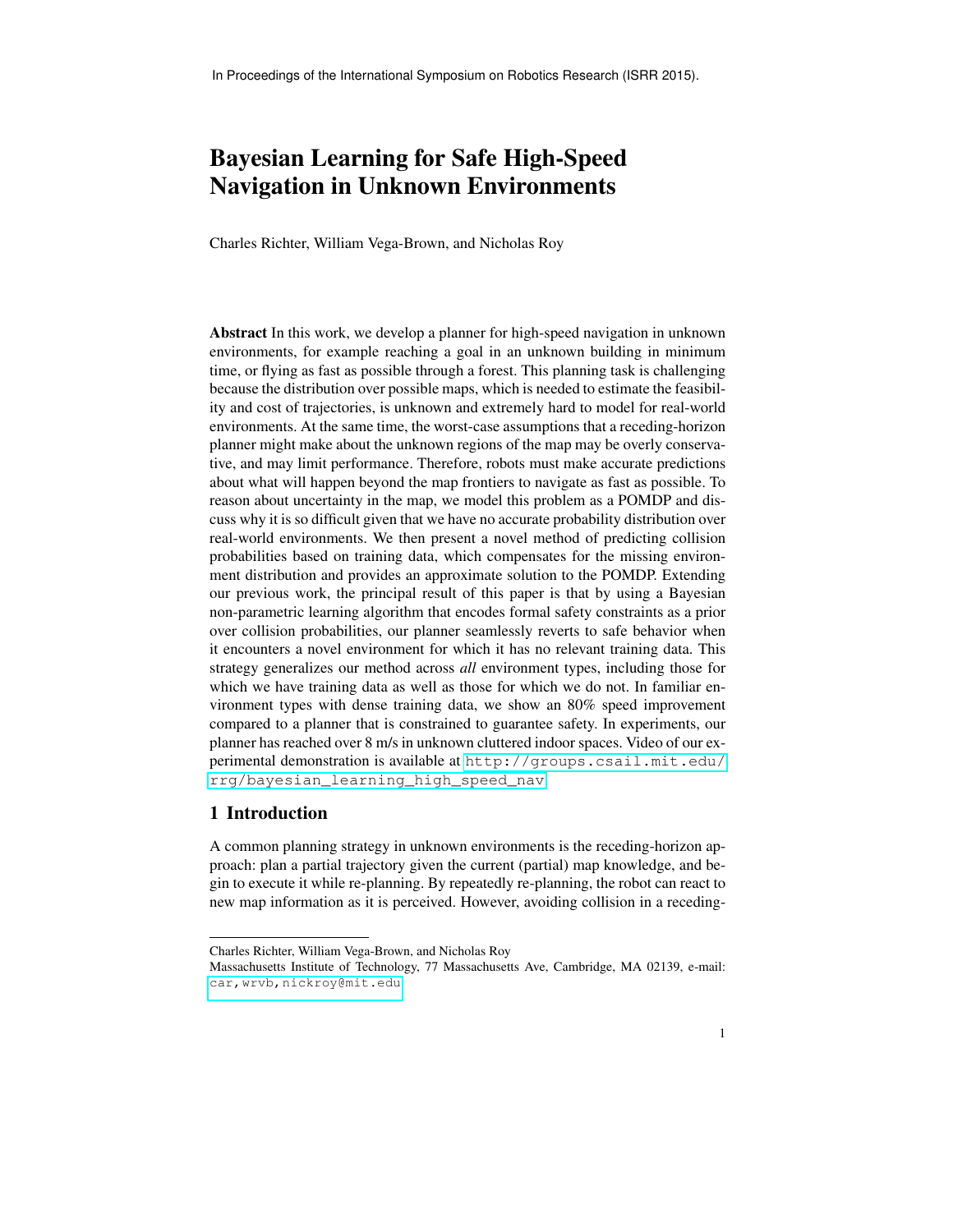horizon setting can be difficult, since the planner must not only ensure that its chosen actions are collision-free within the planning horizon, but it must also consider what actions will be feasible for the robot after the planned trajectory has been completed. To guarantee safety, a receding-horizon planner must plan trajectories that are known to be collision-free for all time [\[10\]](#page-15-0). This constraint is often satisfied through hand-coded rules or contingency plans, such as ensuring the existence of a collision-free emergency-stop maneuver or cyclic holding pattern [\[2,](#page-15-1) [23\]](#page-15-2). If the map is partially known, a safe planner must conservatively assume that every unknown cell may contain an obstacle, and therefore must confine its trajectories to lie within the observed free space. Figures [1a–](#page-2-0)[1b](#page-2-1) illustrate this scenario for a robot approaching a blind corner while guaranteeing safety. As the robot approaches the corner, it slows dramatically to preserve its ability to complete a feasible emergency-stop maneuver before entering unknown space. We use this "baseline" safe planner for comparison in this paper.

Safety constraints imply an assumption that driving into unknown regions of the map is always dangerous. However, our central claim in this line of research is that this assumption may be overly conservative. In many cases, the agent can safely drive at high speeds into the unknown if it is equipped with an accurate model of collision probability based on previous experience in similar situations [\[20\]](#page-15-3). For instance, many buildings have straight hallways with 90° turns and intersections. If a robot observes a hallway with a turn, and has trained in similar environments, it should be able to reason with high certainty that the hallway will continue, and that there will be free space around the turn. Figure [1c](#page-2-2) shows our proposed solution planning a high-speed turn around a blind corner, violating the safety constraint. Emergency-stop trajectories from the chosen action (illustrated in black) all enter unknown space. Yet, this type of maneuver is often empirically safe for hallway environments and our solution correctly infers that it is not excessively risky.

One way to estimate the likelihood of collision in unknown space might be to infer the probability that certain unknown map regions are occupied, using sensor measurements and an accurate prior distribution over maps. Unfortunately, modeling an accurate distribution over real-world environments would be extremely difficult due to the very high dimensionality of building-sized occupancy grid maps, the strong assumption of independence between map cells, and the richness of manmade and natural spaces which resist compact parameterization. Without significant modeling effort, or restriction of the problem domain to specific environments, the best prior knowledge we can reasonably provide is to say that every map is equally likely. Of course, this prior is very inaccurate and completely unhelpful for planning, and prevents the agent from exploiting any intuitive knowledge of "typical" environments. To compensate for this missing knowledge, we adopt a machine learning approach to predict collision probability from training data, which implicitly captures the relevant traits of our training environments rather than modeling the map distribution explicitly. This approach leads to a much lower-dimensional model that is significantly easier to learn and efficient enough to run online.

In the next section, we develop the POMDP formulation of our problem, which lays the foundation for decision theoretic planning. We then derive our approxima-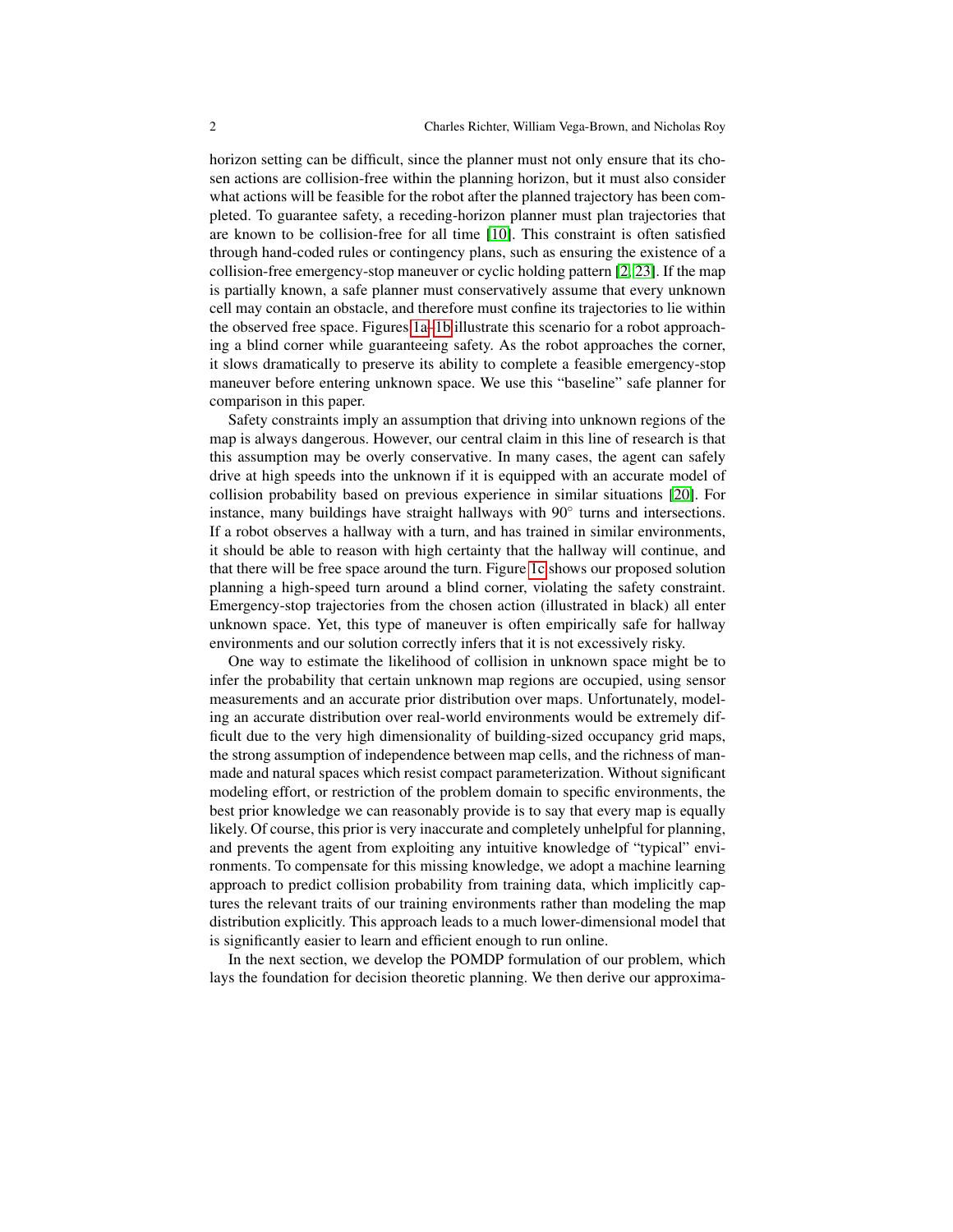<span id="page-2-0"></span>

<span id="page-2-2"></span><span id="page-2-1"></span>Fig. 1: Actions chosen for a robot approaching a blind corner while guaranteeing safety [\(a\)–](#page-2-0)[\(b\).](#page-2-1) Chosen trajectories are drawn in blue, and feasible emergency-stop maneuvers are drawn in red. Emergency-stop actions that would cause the robot to collide with obstacles or unknown cells are drawn in black. The safety constraint requires the robot to slow from 4 m/s in [\(a\)](#page-2-0) to 1 m/s in [\(b\)](#page-2-1) to preserve the ability to stop within known free space. In  $(c)$ , our solution plans a 6 m/s turn, which commits the robot to entering the unknown, but the planner's experience predicts a low risk of collision. The light gray region shows the hallway of the true hidden map.

tions to the POMDP to make the problem tractable, which give rise to our learned model of collision probability. Then, we discuss how we learn that model and how we encode safety constraints as a prior over collision probability to help our planner remain safe in novel environments for which it has no relevant training data. Finally, we will present simulation and experimental results demonstrating 100% *empirical* safety while navigating significantly faster than the baseline planner that relies on formal constraints to remain safe.

## 2 POMDP Planning

We wish to control a dynamic vehicle through an unknown environment to a goal position in minimum expected time, where the expectation is taken with respect to the (unknown) distribution of maps. While solving this problem exactly is completely intractable, the POMDP formalism is useful for defining the planning task and motivating our approximations. The following POMDP tuple, (*S*,*A*,*T*,*R*,*O*,Ω), applies to an RC car equipped with a planar LIDAR being used for this research:

**States** *S*:  $\{Q \times M\}$ . *Q* is the set of vehicle configurations:  $q = [x, y, \psi, k, v]$ , representing position, heading, curvature (steering angle) and forward speed, respectively. *M* is the set of *n*-cell occupancy maps:  $m = [m_0, m_1, \dots, m_n] \in \{0, 1\}^n$ , where  $m_i$  represents the  $i^{\text{th}}$  cell in the map. For a given problem instance, the true underlying map, *m*, is fixed, while the configuration, *q*, changes at each time step as the robot moves. We assume that *q* is fully observable, while *m* is partially observable since only a subset of the map can be observed from a given location. We also assume that *n* is fixed and known.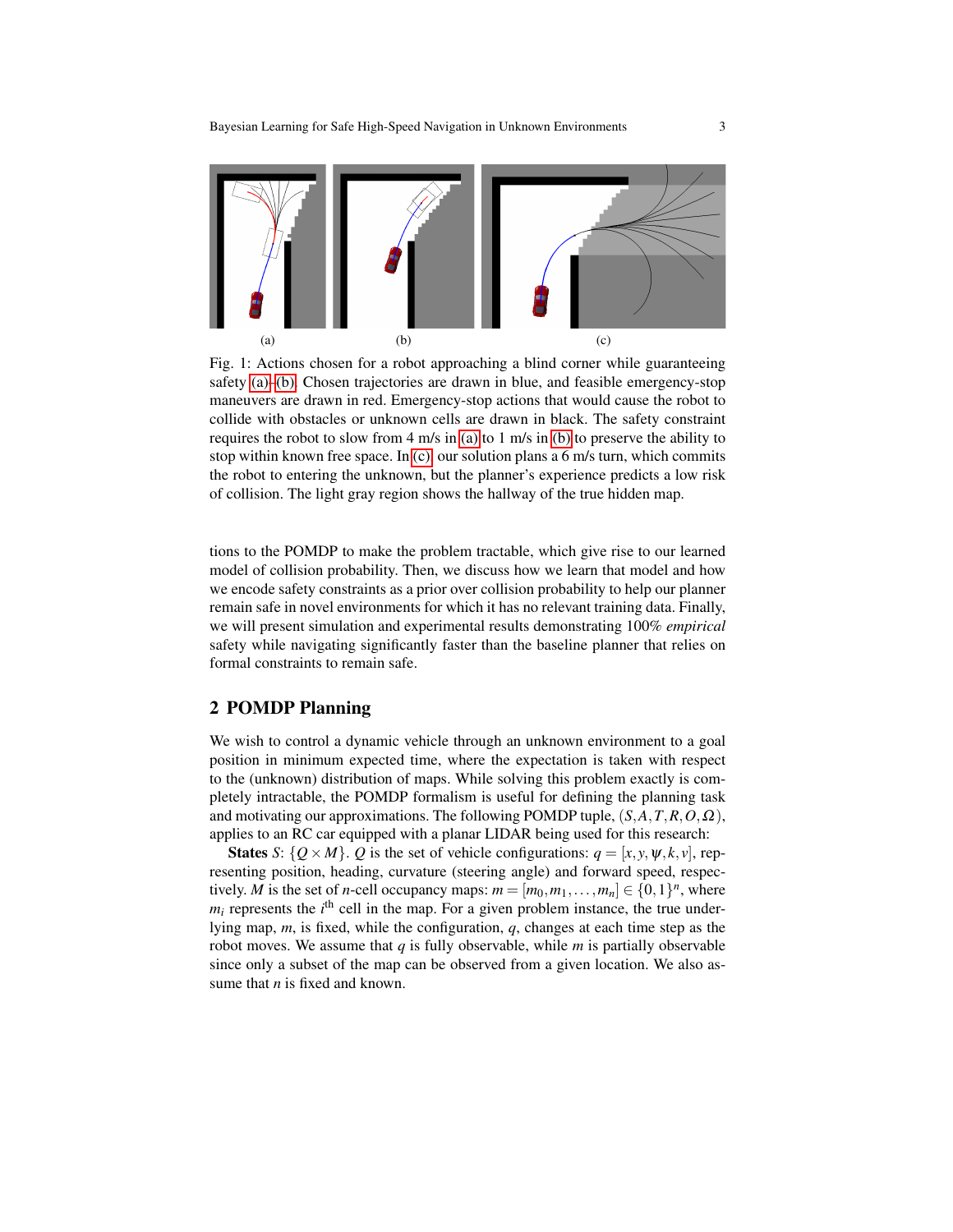Actions *A*: *A* is a pre-computed discrete action library spanning the vehicle's maneuvering capabilities. Several examples are illustrated in Figure [2.](#page-3-0) All actions reach a planning horizon of 2 meters, but differ in their time duration as a function of their speeds. Due to space constraints, we refer the reader to Howard et al. for a discussion of discrete action sets for dynamic vehicles [\[13\]](#page-15-4).

<span id="page-3-1"></span><span id="page-3-0"></span>

<span id="page-3-4"></span><span id="page-3-3"></span><span id="page-3-2"></span>Fig. 2: Examples of pre-computed action sets from 1 m/s [\(a\),](#page-3-1) 4 m/s [\(b\),](#page-3-2) and 8 m/s [\(c\)](#page-3-3) with zero initial curvature, and from 4 m/s with non-zero initial curvature [\(d\).](#page-3-4)

We define several deterministic functions related to transition dynamics. The collision function  $C(s, a)$ :  $S \times A \mapsto \{0, 1\}$  indicates whether taking action *a* from state *s* would result in a collision. The state-transition function  $F(s, a) : S \times A \mapsto S$  returns the state reached by taking action *a* from state *s* according to the dynamics. In *F*, the map portion of the state remains fixed at its true value. If a collision would occur along trajectory *a* (i.e., if  $C(s, a) = 1$ ), then  $F(s, a)$  clamps the configuration to its last feasible value along *a* and sets the velocity to zero. The function  $ICS(s): S \mapsto \{0,1\}$  indicates whether state *s* is an inevitable collision state [\[3\]](#page-15-5), i.e., if there exists no infinite-horizon sequence of actions  $\langle a_0, a_1, \ldots \rangle$  from *s* that will avoid collision with the environment.

Conditional Transition Probabilities *T*: We assume deterministic vehicle dynamics and a fixed map,  $p(s_{t+1}|s_t, a_t) = 1$  for  $s_{t+1} = F(s_t, a_t)$  and 0 otherwise. While actions have different time durations, we use the subscript  $t + 1$  to indicate the discrete "time" after completing action *a<sup>t</sup>* .

**Observations**  $\Omega$ : Each observation consists of a perfect measurement of  $q_t$  and the partial map of cells visible to the robot from  $s_t$ . This partial map consists of occupied cells at locations  $r_{i,xy}$  corresponding to each LIDAR range measurement  $r_i$ , and unoccupied cells along the ray from  $q_t$  to each  $r_{i,xy}$ .

Conditional Observation Probabilities *O*: We assume a noiseless sensor, so  $p(o_{t+1}|s_{t+1}, a_t) = 1$  for the partial map corresponding to the map geometry visible from state  $s_{t+1}$ , along with a perfect measurement of  $q_{t+1}$ , and 0 otherwise.

Cost Function *R*: We use a minimum-time cost function and denote the time duration of action *a* as  $J_a(a)$ . Let  $S_G$  denote the set of goal states.  $R(s, a) = 0$  for  $s \in S_G$ . For  $s \notin S_G$ ,  $R(s, a) = J_a(a)$  if  $C(s, a) = 0$  and adds an additional collision penalty,  $J_c$ , if the action results in a collision:  $R(s, a) = J_a(a) + J_c$  if  $C(s, a) = 1$ .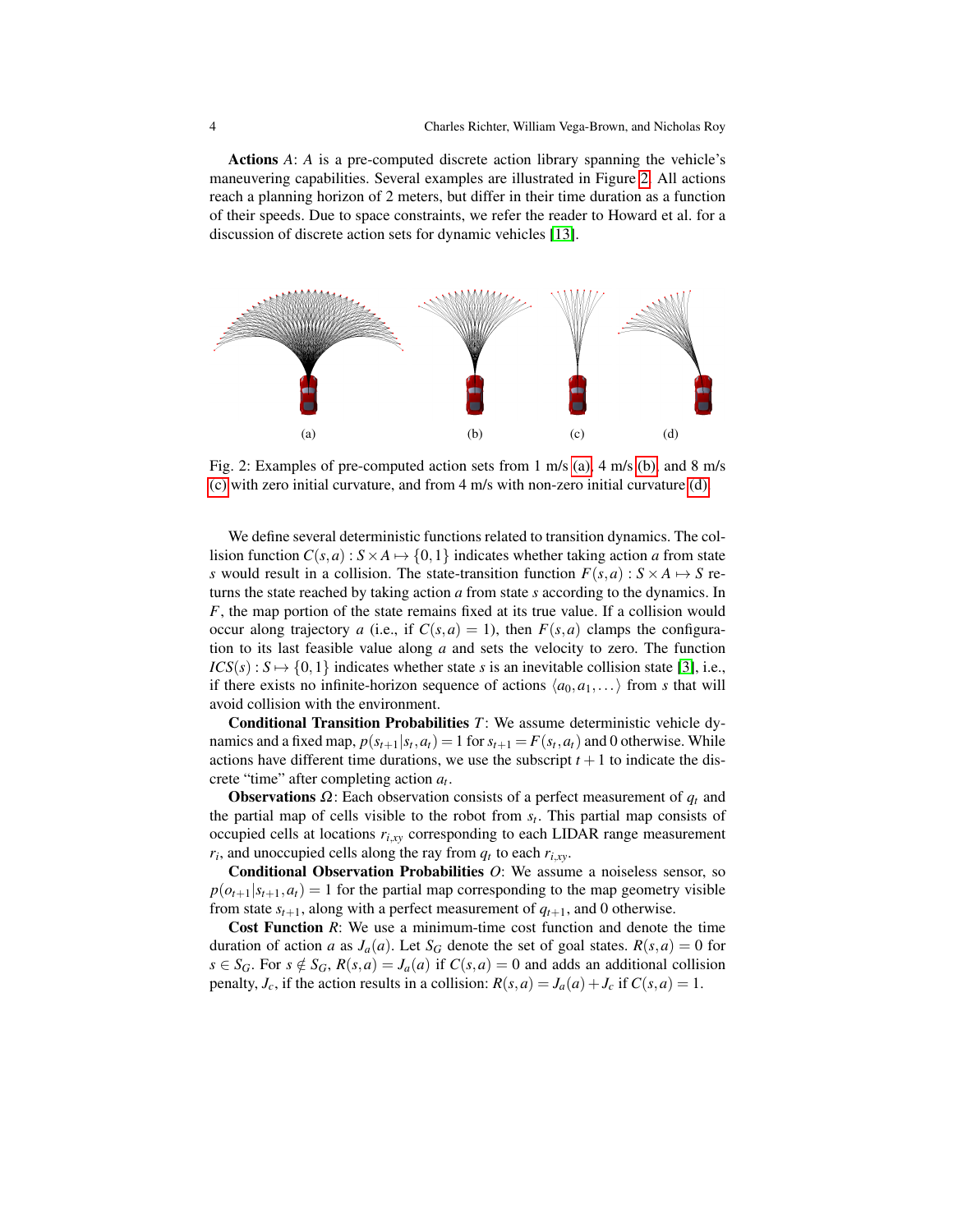#### <span id="page-4-2"></span>*2.1 Missing prior distribution over environments*

A POMDP agent maintains a belief over its state  $b(s_t) = P(q_t, m)$ , and has a state estimator, which computes a posterior belief that results from taking an action and then receiving an observation, given a current belief:  $b(s_{t+1}) = P(s_{t+1}|b_t, a_t, o_{t+1})$ . If the agent's current belief, *b<sup>t</sup>* , assigns uniform probability to all possible maps with independence between map cells (a very unrealistic distribution), then an observation and subsequent inference over the map distribution simply eliminates those maps that are not consistent with the observation and raises the uniform probability of the remaining possible maps. If, on the other hand, the prior belief correctly assigns high probability to a small set of realistic maps with common structures such as hallways, rooms, doors, etc., and low probability to the unrealistic maps, then this belief update may help to infer useful information about unobserved regions of the map. For instance, it might infer that the straight parallel walls of a hallway are likely to continue out into the unobserved regions of the map. All of this prior knowledge about the distribution of environments enters the problem through the agent's initial belief  $b_0$ , which we must somehow provide.

Unfortunately, as we noted in Section [1,](#page-0-0) modeling the distribution over realworld environments would be extremely difficult. We have little choice but to initialize the robot believing that all maps are equally likely and that map cells are independent from each other. To compensate for this missing environment distribution, our approach is to learn a much more specific distribution representing the probability of collision associated with a given planning scenario. This learned function enables the agent to drive at high speed *as if* it had an accurate prior over environments enabling reasonable inferences about the unknown. In the following sections, we will derive our learned model from the POMDP and describe how we can efficiently train and use this model in place of an accurate prior over environments.

## *2.2 Approximations to the POMDP*

Let  $V_{\pi}(s) = \sum_{t=0}^{\infty} R(s_t, \pi(s_t))$  be the infinite-horizon cost associated with some policy  $\pi$  mapping states  $s_t$  to actions  $a_t$ . The optimal cost-to-go,  $V^*(s)$  could then, in principle, be computed recursively using the Bellman equation. Having computed  $V^*(s)$  for all states, we could then recover the optimal action for a given belief<sup>[1](#page-4-0)</sup>:

<span id="page-4-1"></span>
$$
a_t^*(b_t) = \underset{a_t}{\operatorname{argmin}} \bigg\{ \sum_{s_t} b(s_t) R(s_t, a_t) + \sum_{s_{t+1}} b(s_t) \sum_{s_{t+1}} P(s_{t+1} | s_t, a_t) \sum_{o_{t+1}} P(o_{t+1} | s_{t+1}, a_t) V^*(s_{t+1}) \bigg\} \tag{1}
$$

The summations over  $s_t$  and  $o_{t+1}$  perform a state-estimation update, resulting in a posterior distribution over future states  $s_{t+1}$  from all possible current states in our current belief  $b_t$ , given our choice of action  $a_t$ . We can rewrite [\(1\)](#page-4-1) as:

<span id="page-4-0"></span> $<sup>1</sup>$  Since we use a discrete set of actions, there is a finite number of configurations that can be reached</sup> from an initial configuration. Therefore, we can sum over future states rather than integrating.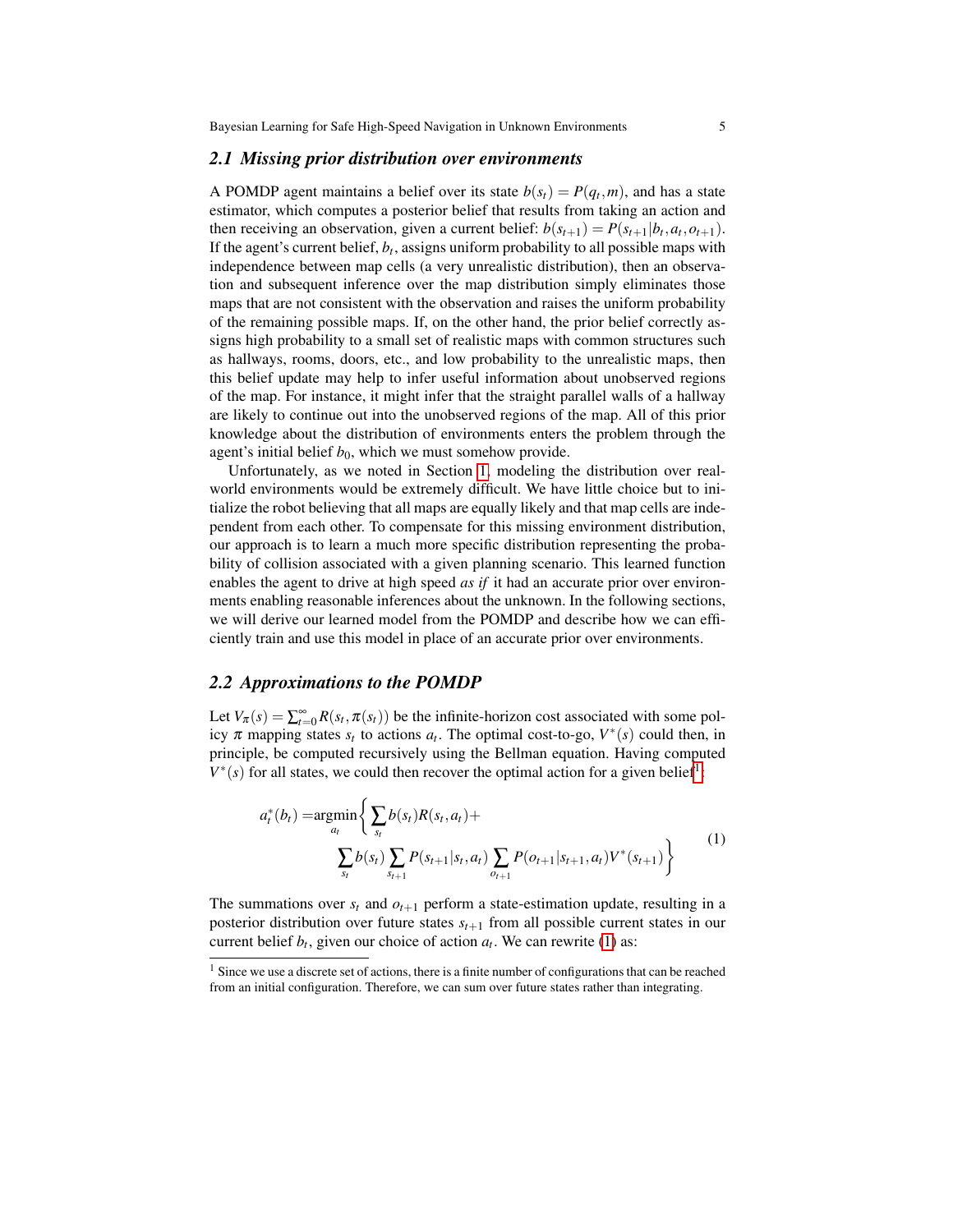6 Charles Richter, William Vega-Brown, and Nicholas Roy

<span id="page-5-0"></span>
$$
a_t^*(b_t) = \underset{a_t}{\text{argmin}} \left\{ \sum_{s_t} b(s_t) R(s_t, a_t) + \sum_{s_{t+1}} P(s_{t+1} | b_t, a_t) V^*(s_{t+1}) \right\}
$$
(2)

Since our cost function  $R(s, a)$  applies separate penalties for time and collision, we can split  $V^*(s)$  into two terms,  $V^*(s) = V^*_T(s) + V^*_C(s)$ , where *T* and *C* refer to "time" and "collision".  $V_T^*(s)$ , gives the optimal time-to-go from *s*, regardless of whether a collision occurs between *s* and the goal. We assume that if a collision occurs, the robot can recover and proceed to the goal. Furthermore, we assume that the optimal trajectory from *s* to the goal will avoid collision if possible. But there will be some states *s* for which collision is inevitable  $(ICS(s) = 1)$  since the robot's abilities to brake or turn are limited to finite, realistic values. Since we assume that collisions only occur from inevitable collision states, we can rewrite the total cost-to-go as:  $V^*(s) = V^*_T(s) + J_c \cdot ICS(s)$ . Substituting this expression, we can rewrite [\(2\)](#page-5-0) as:

<span id="page-5-1"></span>
$$
a_t^*(b_t) = \underset{a_t}{\text{argmin}} \left\{ \sum_{s_t} b(s_t) R(s_t, a_t) + \sum_{s_{t+1}} P(s_{t+1} | b_t, a_t) V_T^*(s_{t+1}) + J_c \cdot \sum_{s_{t+1}} P(s_{t+1} | b_t, a_t) ICS(s_{t+1}) \right\} \tag{3}
$$

The first term in equation [\(3\)](#page-5-1) is the expected immediate cost of the current action, *a<sup>t</sup>* . We assume no collisions occur along  $a_t$  since the robot performs collision checking with respect to observed obstacles, and it nearly always perceives obstacles in the immediate vicinity. This term simply reduces to  $J_a(a_t)$ , the time duration of  $a_t$ .

The second and third terms of [\(3\)](#page-5-1) are expected values with respect to the possible future states, given  $a_t$  and  $b_t$ . However, as we have observed in Section [2.1,](#page-4-2) our initial uniform belief over maps means that  $b<sub>t</sub>$  will be very unhelpful (and indeed misleading) if we use it to take an expectation over future states, since the true distribution over maps is surely far from uniform. The lack of meaningful prior knowledge over the distribution of environments, combined with the extremely large number of possible future states  $s_{t+1}$ , means that we must approximate these terms.

For the expected time-to-go, we use a simple heuristic function:

$$
h(b_t, a_t) \approx \sum_{s_{t+1}} P(s_{t+1} | b_t, a_t) V_T^*(s_{t+1}),
$$
\n(4)

which performs a 2D grid search using Dijkstra's algorithm (ignoring dynamics) from the *end* of action  $a_t$  to the goal, respecting the observed obstacles in  $b_t$ , assuming unknown space is traversable and that the current speed is maintained. The use of a lower-dimensional search to provide global guidance to a local planner is closely related to graduated-density methods [\[12\]](#page-15-6). While other heuristics could be devised, we instead focus our efforts in this paper on modeling the collision probability.

The third term in equation [\(3\)](#page-5-1),  $J_c \cdot \sum_{s_{t+1}} P(s_{t+1} | b_t, a_t) ICS(s_{t+1})$ , is the expected future collision penalty given our current belief  $b_t$  and action  $a_t$ . As we noted in Section [2.1,](#page-4-2) the fundamental problem is that our belief  $b_t$  does not accurately capture which map structures are likely to be encountered in the unknown portions of the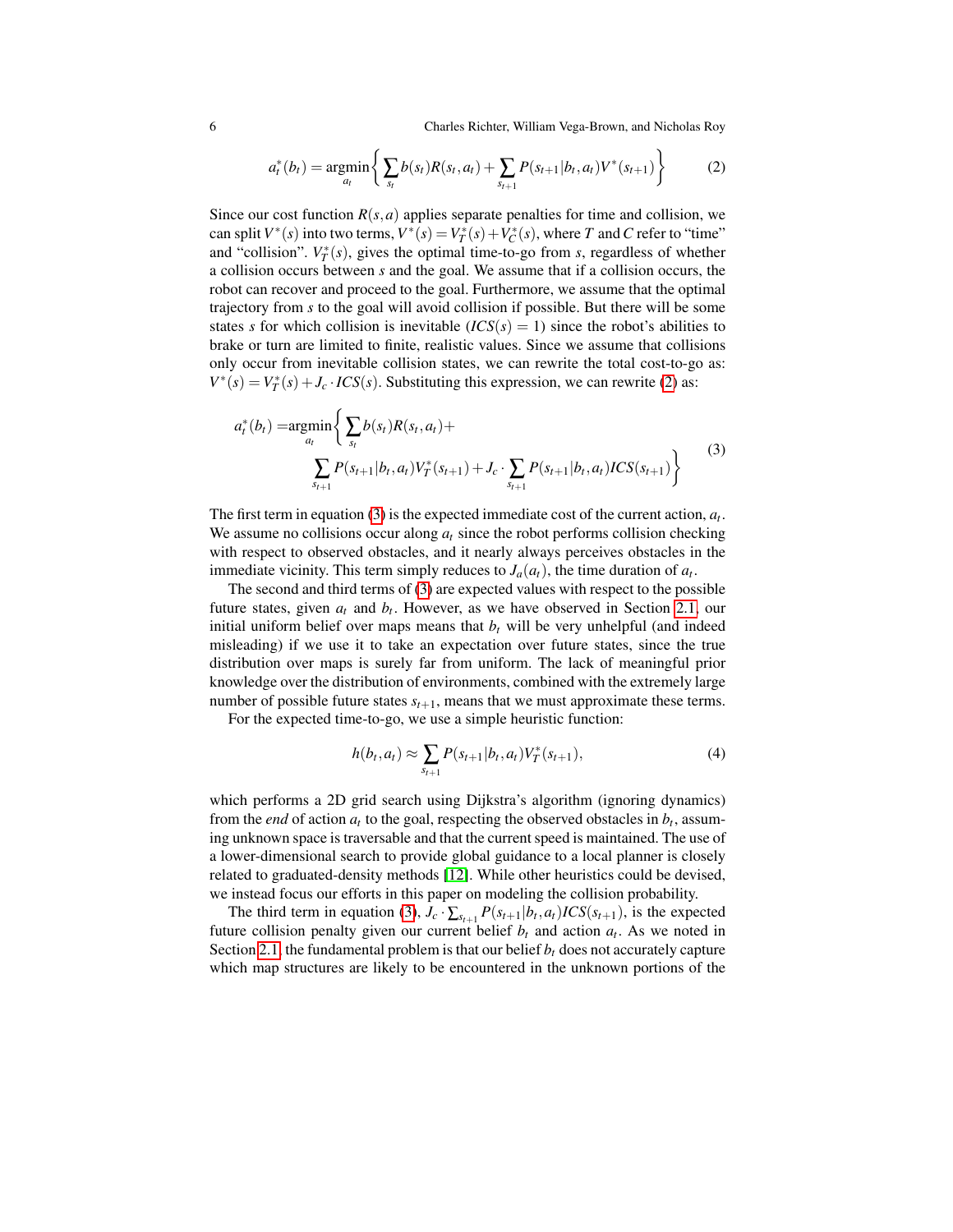environment. Correctly predicting whether a hallway will continue around a blind corner, for instance, is impossible based on the belief alone. We instead turn to machine learning to approximate this important quantity from training data:

<span id="page-6-1"></span>
$$
f_c(\phi(b_t, a_t)) \approx \sum_{s_{t+1}} P(s_{t+1}|b_t, a_t) ICS(s_{t+1})
$$
 (5)

The model,  $f_c(\phi(b_t, a_t))$ , approximates the probability that a collision will occur in the future if we execute action  $a_t$  given belief  $b_t$ . It is computed from some features  $\phi(b_t, a_t)$  that summarize the relevant information contained in  $b_t$  and  $a_t$ , for example vehicle speed, distance to observed obstacles along  $a_t$ , etc. With the approximations of all three terms in equation [\(3\)](#page-5-1), we arrive at our receding-horizon control law:

<span id="page-6-0"></span>
$$
a_t^*(b_t) = \underset{a_t}{\text{argmin}} \{ J_a(a_t) + h(b_t, a_t) + J_c \cdot f_c(\phi(b_t, a_t)) \}
$$
(6)

At each time step, we select  $a_t^*$  minimizing [\(6\)](#page-6-0) given the current belief  $b_t$ . We begin to execute  $a_t^*$  while incorporating new sensor data and re-planning. Next, we describe how we collect data and build a model to predict collision probabilities.

## <span id="page-6-2"></span>3 Predicting Future Collisions

In this section, we focus on learning to predict the probability of collision associated with a given planning scenario, represented as a point in feature space,  $\Phi$ . We assume that for a given vehicle or dynamical system, there exists some true underlying probability of collision that is independent of the map and robot configuration, given features,  $\phi$ . In other words,  $P("collision" | \phi, q, m) = P("collision" | \phi)$ . Under this assumption, we can build a data set by training in any environments we wish, and the data will be equally valid in other environments that populate the same regions of feature space. If two data sets gathered from two different environments do not share the same output distribution where they overlap in feature space, we assume that our features are simply not rich enough to capture the difference.

This assumption also implies that if an environment is fundamentally different from our training environments with respect to collision probabilities, it will populate a different region of feature space. If the robot encounters an environment for which it has no relevant training data nearby in feature space, it should infer that this environment is unfamiliar and react appropriately. In these cases, we require that our learning algorithm somehow provide a safe prediction of collision probability rather than naïvely extrapolating the data from other environments. Our features must therefore be sufficiently descriptive to predict collisions as well as differentiate between qualitatively different environment types.

Quantifying a planning scenario using a set of descriptive functions of beliefaction pairs currently relies on the domain knowledge of the feature designer. For this paper, our features are four hand-coded functions: (a) minimum distance to the nearest known obstacle along the action; (b) mean range to obstacle or frontier in the 60° cone ahead of the robot, averaged over several points along the action;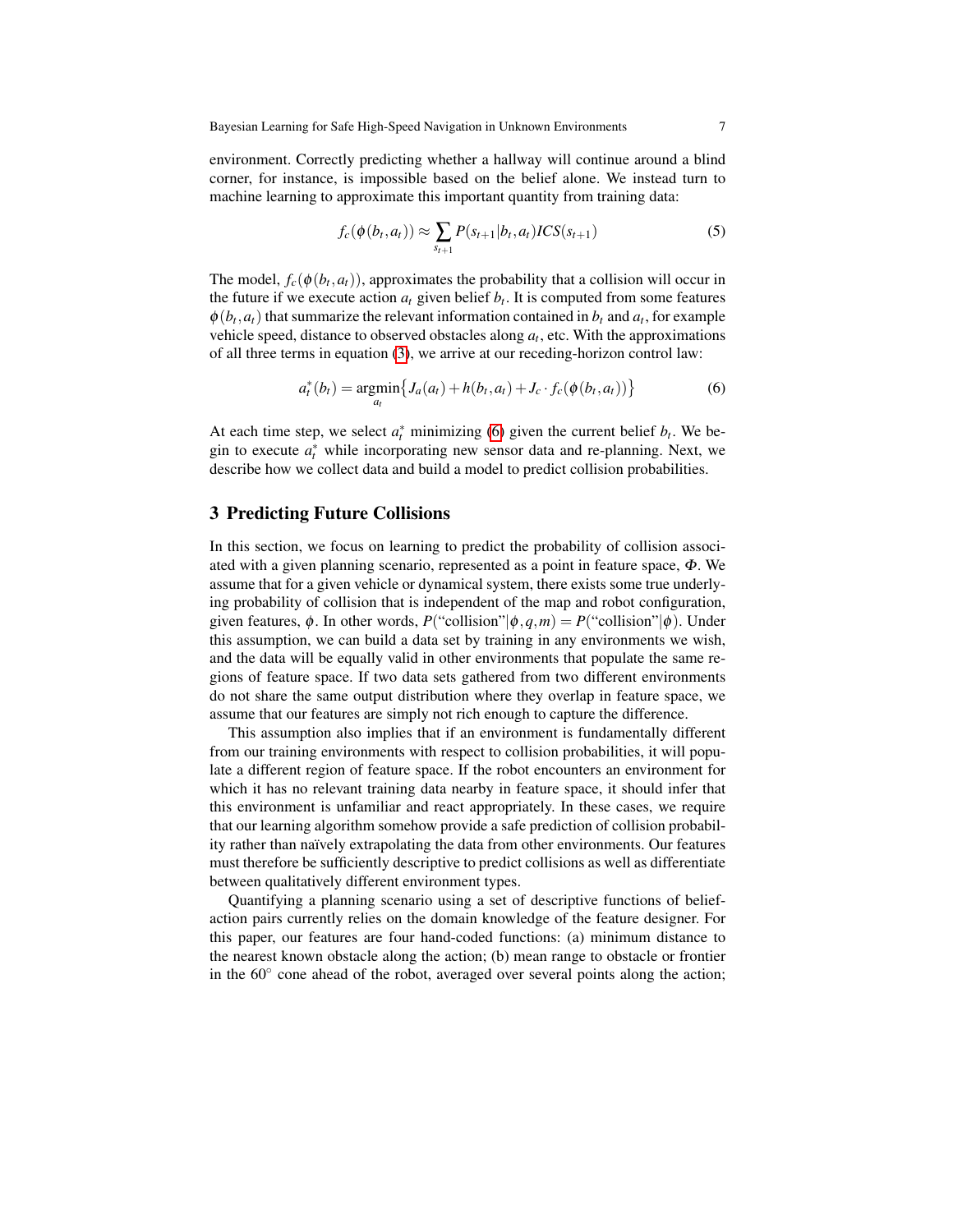(c) length of the straight free path directly ahead of the robot, averaged over several points along the action; and (d) speed at the end of the action. While these features work adequately, our method is extensible to arbitrary numbers of continuous- and discrete-valued features from a variety of different sources, including features that operate on a history of past measurements. We expect that additional features will enable more intelligent and subtle navigation behaviors.

## *3.1 Training procedure*

To predict collision probabilities, we collect training data  $D = \{(\phi_1, y_1), \ldots, (\phi_N, y_N)\}\.$ Labels  $y_i$  are binary indicators ("collision", "non-collision") associated with beliefaction pairs, represented as points φ*<sup>i</sup>* in feature space. To efficiently collect a large data set, we use a simulator capable of generating realistic LIDAR scans and vehicle motions within arbitrary maps. The training procedure aims to generate scenarios that accurately emulate beliefs the planner may have at runtime, and accurately represent the risk of actions given those beliefs. While at runtime, the planner will use a map built from a history of scans, we make the simplifying assumption that a single measurement taken from configuration  $q_t$  is enough to build a realistic map of the area around  $q_t$ , similar to one the planner might actually observe. With this assumption, we can generate training data based on individual sampled robot configurations, rather than sampling extended state-measurement histories, which not only results in more efficient training, but also eliminates the need for any sort of planner or random process to sample state histories.

We generate each data point by randomly sampling a feasible configuration, *q<sup>t</sup>* , within a training map, and simulating the sensor from  $q_t$  to generate a map estimate, and hence a belief  $b_t$ . We then randomly select one of the actions,  $a_t$ , that is feasible given the known obstacles in *b<sup>t</sup>* . Recall from equation [\(5\)](#page-6-1) that our learned function models the probability that a collision will occur somewhere *after* completing the immediate chosen action  $a_t$ , i.e., the probability that state  $s_{t+1}$  (with configuration  $q_{t+1}$ ) is an inevitable collision state. Therefore, to label this belief-action pair, we run a resolution-complete training planner from configuration *qt*+<sup>1</sup> at the *end* of *a<sup>t</sup>* . If there exists any feasible trajectory starting from  $q_{t+1}$  that avoids collision with the true hidden map (to some horizon), then  $y_{new} = 0$ , otherwise  $y_{new} = 1$ . Finally, we compute features  $\phi_{\text{new}}(b_t, a_t)$  of this belief-action pair and insert  $(\phi_{\text{new}}, y_{\text{new}})$  into *D*.

We use a horizon of three actions (6 m) for our training planner because if a collision is inevitable for our dynamics model, it will nearly always occur within this horizon. We have explored other settings for this horizon and found the results to be comparable, although if the horizon is too short, some inevitable collision states will be mis-labeled as "non-collision".

Figure [3](#page-8-0) illustrates "collision" and "non-collision" training instances. In [3a,](#page-8-1) the hidden map includes a sharp hairpin turn, which is infeasible for our dynamics model, given that the car begins toward the inside of the turn at a relatively high speed ( $\approx$  8 m/s). Therefore, the training planner fails to find a trajectory to the desired horizon and each partial path results in a dead-end (red dot) because the robot is moving too fast to complete the hairpin turn. On the other hand, the hidden map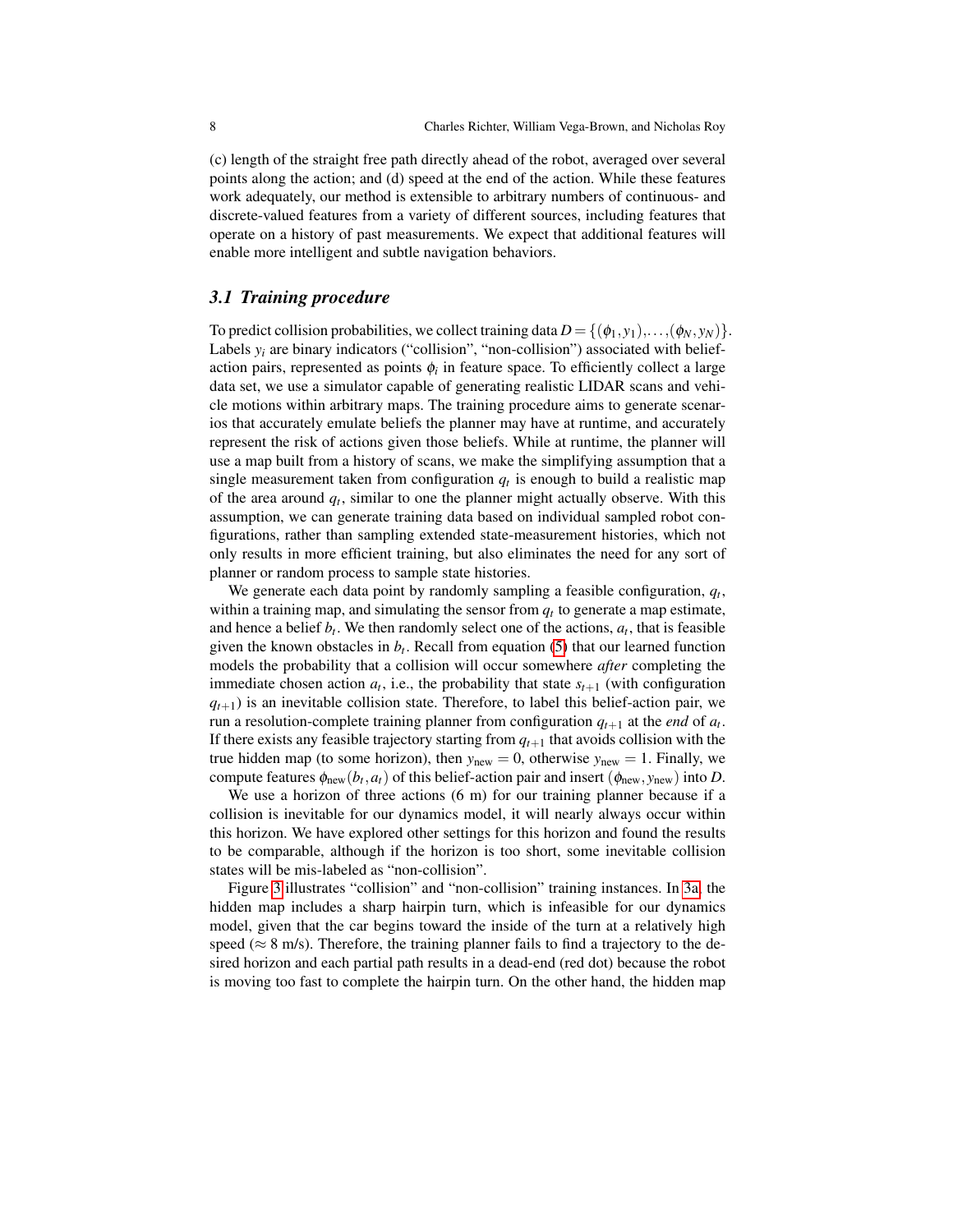<span id="page-8-1"></span><span id="page-8-0"></span>

<span id="page-8-2"></span>Fig. 3: Examples of "collision" [\(a\)](#page-8-1) and "non-collision" [\(b\)](#page-8-2) training events. One of the immediate actions (black) is chosen for labeling. The training planner determines whether the end of this action (purple dot) is an inevitable collision state with respect to the hidden map (shown in light gray). Feasible partial paths are shown in blue. Nodes successfully expanded by the training planner are green, and nodes for which no collision-free outgoing action exists are red. In [\(a\),](#page-8-1) all partial paths deadend (red nodes) before reaching the desired three-action horizon because the vehicle speed is too great to complete the turn given curvature and cuvature rate limits. In [\(b\),](#page-8-2) the training planner successfully finds a sequence of three actions.

in [3b](#page-8-2) has a straight hallway rather than a sharp turn, and the training planner succeeds in finding a feasible trajectory to the three-action horizon, aided by the car's initial configuration toward the outside of the turn. The empirical distribution of "collision" and "non-collision" labels collected from these sampled scenarios therefore implicitly captures the relevant environmental characteristics of the true hidden map distribution, and the way they interact with our dynamics model, in a much more efficient way than modeling the complex, high-dimensional map distribution explicitly. Our training procedure captures sensible patterns, for instance that it is safe to drive at high speeds in wide open areas and long straight hallways, but that slower speeds are safer when approaching a wall or navigating dense clutter.

## *3.2 Learning algorithm*

We use a non-parametric Bayesian inference model developed by Vega-Brown et al., which generalizes local kernel estimation to the context of Bayesian inference for exponential family distributions [\[29\]](#page-15-7). The Bayesian nature of this model will enable us to provide prior knowledge to make safe (though perhaps conservative) predictions in environments where we have no training data. We model collision as a Bernoulli-distributed random event with beta-distributed parameter  $\theta \sim \text{Beta}(\alpha, \beta)$ , where  $\alpha$  and  $\beta$  are prior pseudo-counts of collision and non-collision events, respectively. Using the inference model from Vega-Brown et al., we can efficiently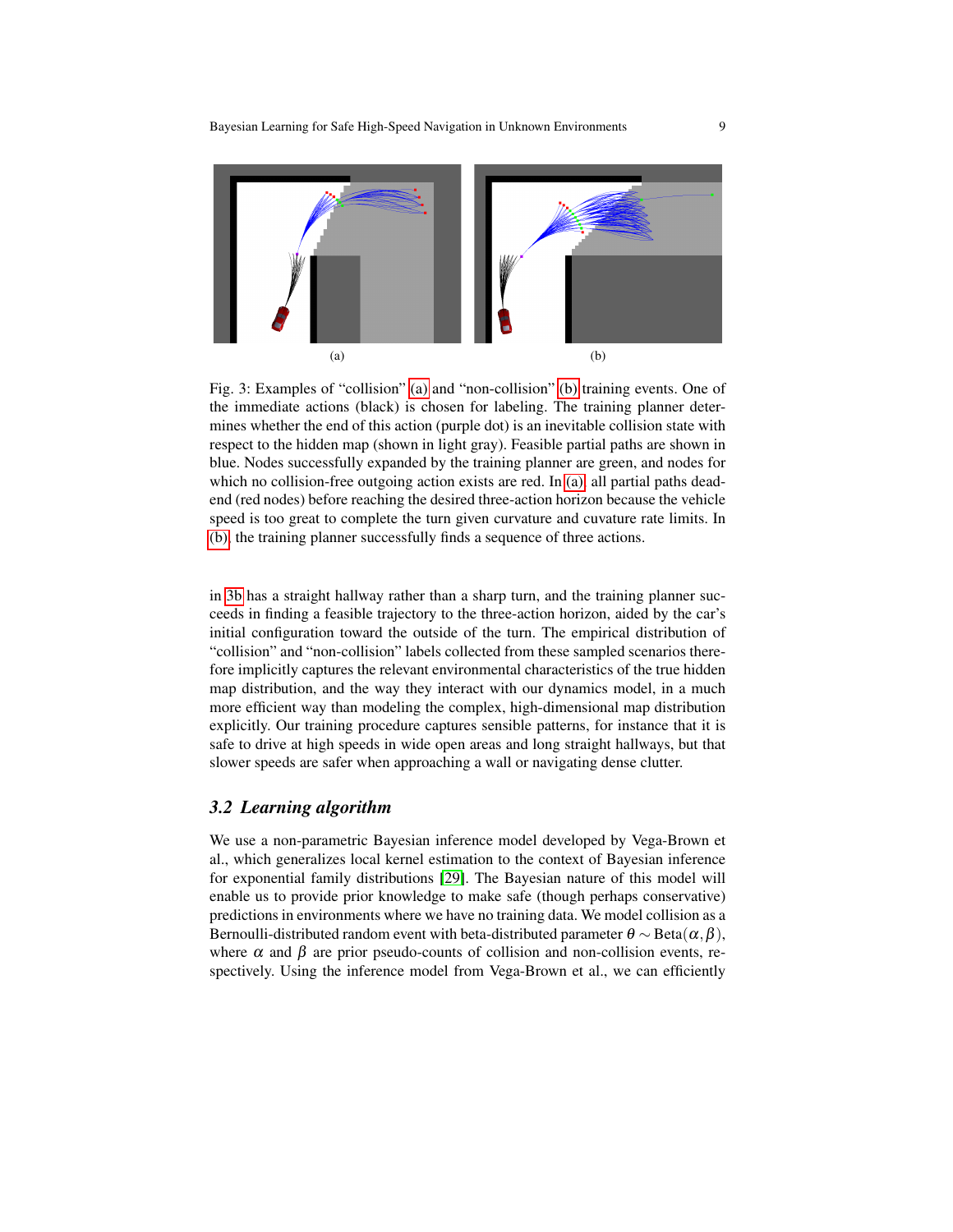compute the posterior probability of collision given a query point  $\phi$  and data *D*:

<span id="page-9-0"></span>
$$
f_c(\phi) = P(y = \text{``collision''}|\phi, D) = \frac{\alpha(\phi) + \sum_{i=1}^N k(\phi, \phi_i) y_i}{\alpha(\phi) + \beta(\phi) + \sum_{i=1}^N k(\phi, \phi_i)},
$$
(7)

where  $k(\phi, \phi_i)$  is a kernel function measuring proximity in feature space between our query, φ, and each φ*<sup>i</sup>* in *D*. We use a polynomial approximation to a Gaussian kernel with finite support. We write prior pseudo-counts as functions  $\alpha(\phi)$  and  $\beta(\phi)$ , since they may vary across the feature space. We use the effective number of nearby training data points,  $N_{\text{eff.}} = \sum_{i=1}^{N} k(\phi, \phi_i)$ , as a measure of data density. The prior contributes *N*<sub>pr.</sub> pseudo data points to each prediction, where  $N_{pr} = \alpha(\phi) + \beta(\phi)$ . The ratio  $N_{\text{eff.}}/(N_{\text{eff.}}+N_{\text{pr.}})$  determines the relative influence of the training data and the prior in each prediction. For data sets with  $5 \times 10^4$  points in total, *N*<sub>eff.</sub> tends to be  $10<sup>2</sup>$  or greater when the testing environment is similar to the training map, and  $N_{\text{eff.}} \ll 1$  when the testing environment is fundamentally different (i.e., office building vs. natural forest). For this paper, we used  $N_{\text{pr.}} = 5$ , and results are insensitive to the exact value of  $N_{\text{pr.}}$  as long as  $N_{\text{eff.}} \gg N_{\text{pr.}}$  or  $N_{\text{eff.}} \ll N_{\text{pr.}}$ .

Machine learning algorithms should make good predictions for query points near their training data in input space. However, predictions that extrapolate beyond the domain of the training data may be arbitrarily bad. For navigation tasks, we want our planner to recognize when it has no relevant training data, and automatically revert to safe behaviors rather than making reckless, uninformed predictions. For instance, if the agent moves from a well-known building into the outdoors, where it has not trained, we still want the learning algorithm to guide it away from danger.

Fortunately, the inference model of equation [\(7\)](#page-9-0) enables this capability through the prior functions  $\alpha(\phi)$  and  $\beta(\phi)$ . If we query a feature point in a region of high data density ( $N_{\text{eff.}} \gg N_{\text{pr.}}$ ),  $f_c(\phi)$  will tend to a local weighted average of neighbors and the prior will have little effect. However, if we query a point far from the training data ( $N_{\text{eff}} \ll N_{\text{pr}}$ ), the prior will dominate. By specifying priors  $\alpha(\phi)$  and  $\beta(\phi)$  that are functions of our features, we can endow the planner with domain knowledge and formal rules about which regions of feature space are safe and dangerous. In this paper, we have designed our prior functions  $\alpha(\phi)$  and  $\beta(\phi)$  such that  $P("collision") = \alpha(\phi)/(\alpha(\phi) + \beta(\phi)) = 0$  if there exists enough free space for the robot to come safely to a stop from its current velocity, and  $P("collision") = \alpha(\phi)/(\alpha(\phi) + \beta(\phi)) > 0$  otherwise. Computing this prior uses the information in features (c) and (d) described in Section [3.](#page-6-2) Therefore, as *N*eff. drops to zero (and for sufficiently large values of  $J_c$ ), the learning algorithm activates a conventional stopping distance constraint, seamlessly turning our planner into one with essentially the same characteristics as the baseline planner we compare against.

Another natural choice of learning algorithm in this domain would be a Gaussian process (GP). However, classification with a GP requires approximate inference techniques that would likely be too slow to run online, whereas the inference model in equation [\(7\)](#page-9-0) is an approximate model that allows efficient, analytical inference.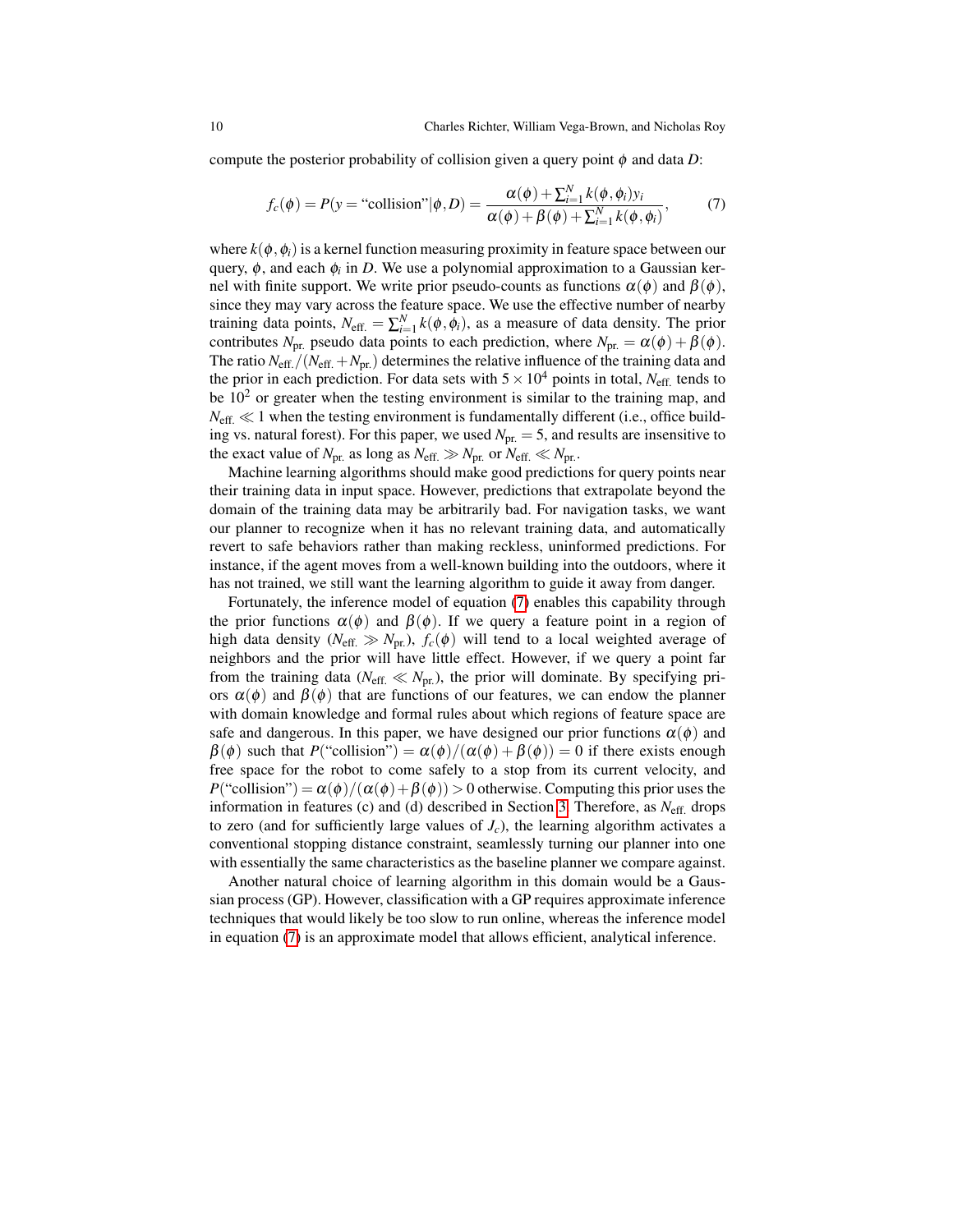## 4 Results

We have obtained simulation results from randomly generated maps as well as experimental results on a real RC car navigating as fast as 8 m/s in laboratory, office and large open atrium environments at MIT. Our simulation and experimental results both show that replacing safety constraints with a learned model of collision probability can result in faster navigation without sacrificing empirical safety. The results also show that when the planner departs a region of feature space for which it has training data, our prior keeps the robot safe. Finally, our experiments demonstrate that even within a single real-world environment, it is easy to encounter some regions of feature space for which we have training data and others for which we do not, thereby justifying our Bayesian approach and use of prior knowledge.

## *4.1 Simulation Results*

In this section, we present simulation results from hallway and forest environments that were randomly sampled from environment-generating distributions [\[21\]](#page-15-8). We use a Markov chain to sample hallways with a width of 2.5 m and a turn frequency of 0.4, and a Poisson process to sample 2D forests with an average obstacle rate of 0.05 trees  $\cdot$  m<sup>-2</sup> and tree radius of 1 m. Figure [5](#page-11-0) shows a randomly sampled hybrid environment composed of both hallway and forest segments. To measure the benefit of our learned model, we compare against the baseline planner, illustrated in Figures [1a](#page-2-0)[-1b,](#page-2-1) that enforces a safety constraint. This planner navigates as fast as is possible given that constraint, and represents the planner we would use if we did not have a learned model of collision probability.

<span id="page-10-0"></span>

Fig. 4: Simulation results from 1600 simulations in 25 random hallway maps using our learned model with dense data + prior (blue), data alone without a prior (red), and prior alone without data (black). Velocities for each trial are normalized by the speed of the baseline planner (described in Section [1\)](#page-0-0) in the same map. The right plot shows the average length by which a stopping-distance constraint was violated.

Figure [4](#page-10-0) shows the performance of the planner using different data/prior configurations (data + prior, data only, and prior only), for different  $J_c$  values, in 25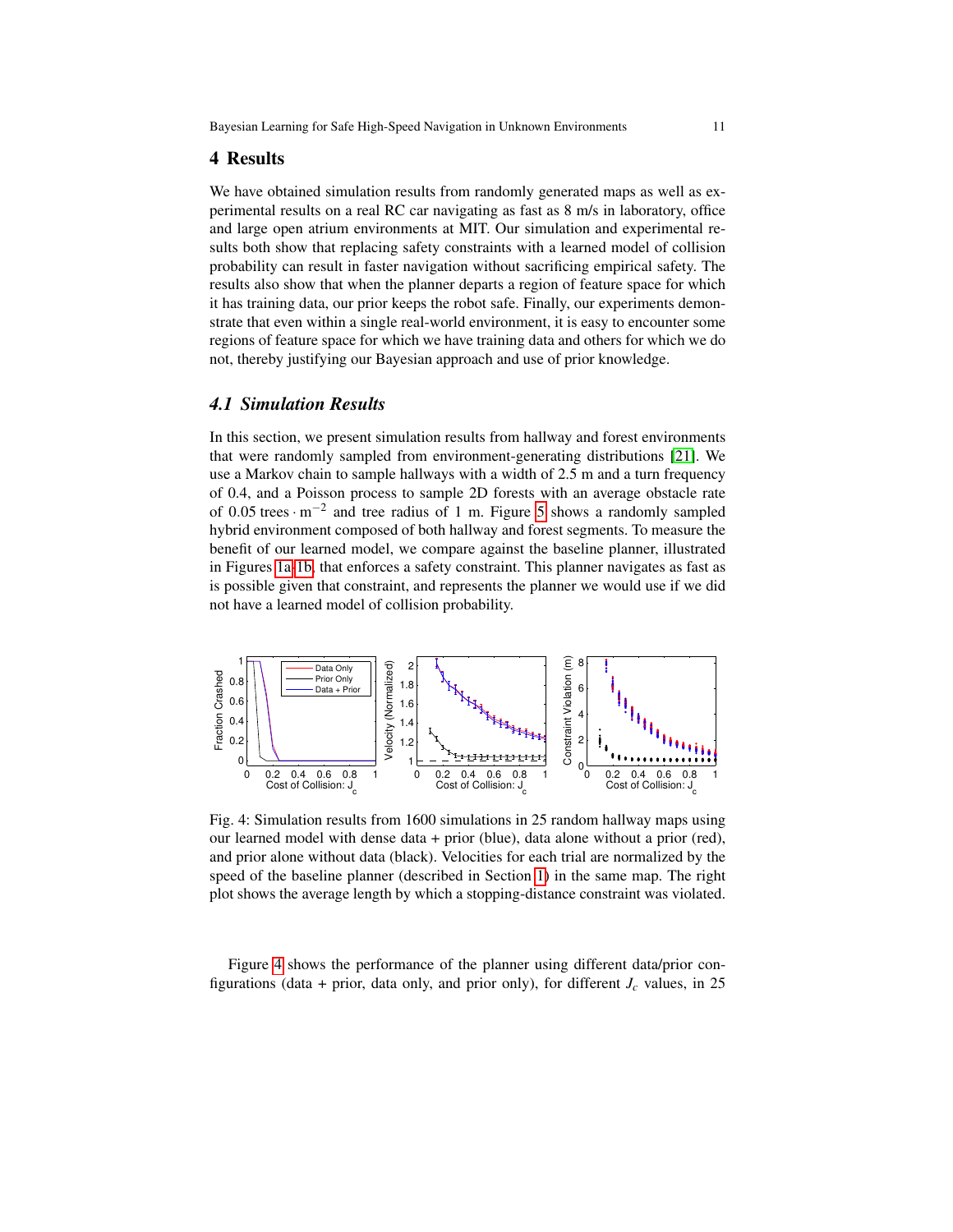randomly sampled hallway environments. The training data set used for these trials was collected in a separate hallway environment drawn from the same distribution. For low values of  $J_c$  all three planners crash in every trial, but become safer as  $J_c$  is increased. Above  $J_c = 0.25$ , all planners succeed in reaching the goal without collision 100% of the time. At  $J_c = 0.25$ , our solution navigates approximately 80% faster than baseline using data + prior, or data alone. In these trials, the prior contributes very little since the planner has dense training data from the same environment type. The right plot illustrates average violation of a stopping-distance constraint. For  $J_c = 0.25$ , the planners using training data violate the stopping-distance constraint by 5.75 m on average, indicating the degree to which this constraint is overly conservative, given our collision probability model. The planner using the prior alone chooses not to violate the stopping distance constraint by nearly as much, and essentially converges to the baseline performance as  $J_c$  is increased.

<span id="page-11-0"></span>

Fig. 5: Simulations from a hybrid hallway-forest map with  $J_c = 0.5$ . One planner uses hallway data alone with no prior (red), and another planner uses hallway data combined with the prior (blue). Without a safe prior, the planner's data density drops to zero and the robot recklessly accelerates to full speed, crashing in the forest (red  $\forall$ ). However, when guided by the prior while in the forest, the planner safely reaches the goal. The forest regions on the four graphs are shaded in gray.

While results with dense training data make very little use of the prior, Figure [5](#page-11-0) illustrates the important role of a prior when transitioning from a familiar environment type (hallway) to an unfamiliar one (forest) where no data are available. For these simulation experiments, the planners had access to a training data set from a hallway environment, but not from a forest environment. If the planner has no data *and no prior*, the effective data density drops essentially to zero and it is unable to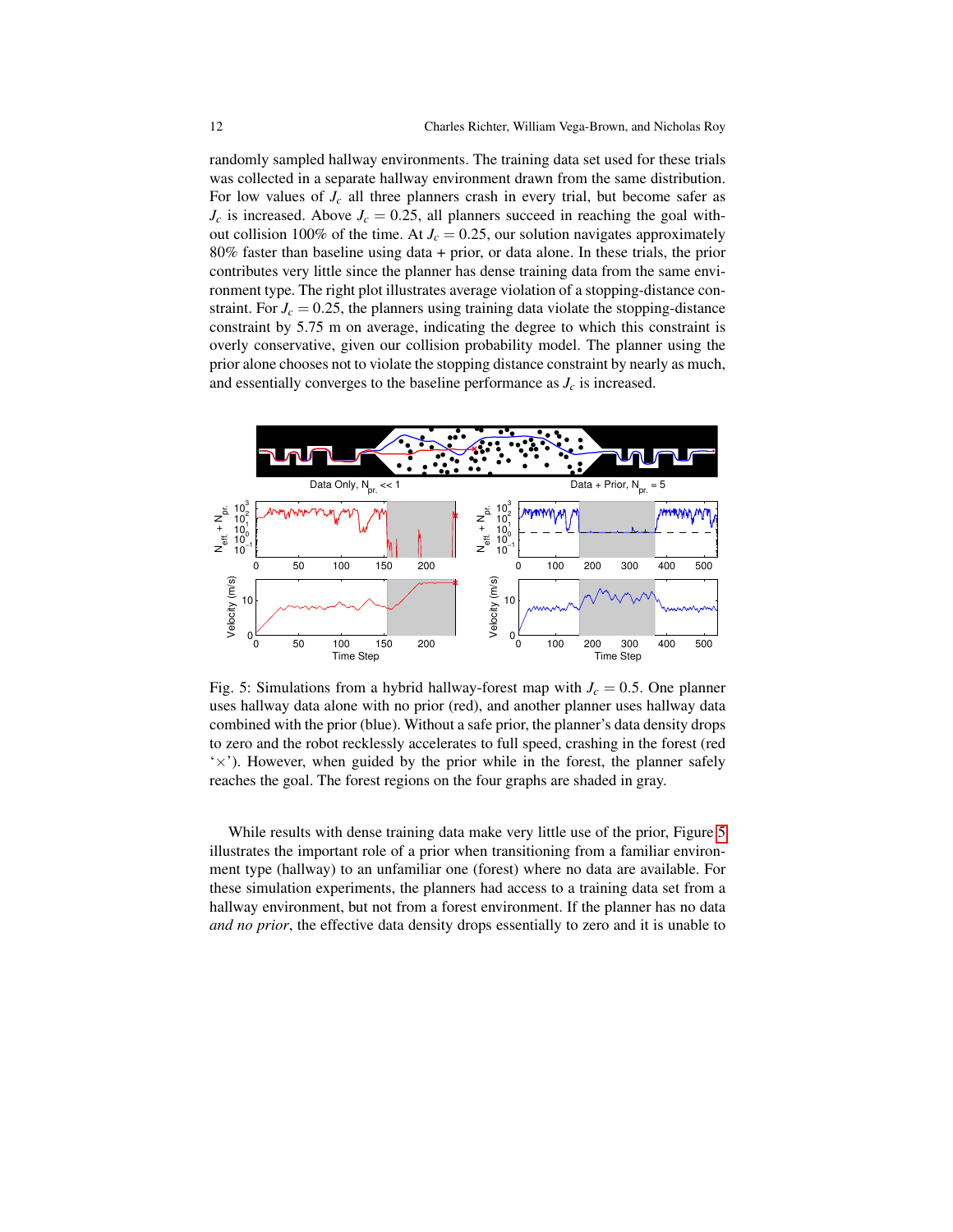distinguish between safe and risky behaviors<sup>[2](#page-12-0)</sup>. Therefore the planner accelerates to full speed resulting in a crash (red ' $\times$ '). However, using our Bayesian approach, the effective number of data points drops only as low as  $N_{\text{pr.}} = 5$  when the agent enters the forest and the planner is safely guided by the information in the prior. In 25 trials of random hallway-forest maps, 100% succeeded using the prior, while only 12% succeeded without the prior.

## *4.2 Experimental Results*

We conducted experiments on an RC car using a training dataset generated in simulation on a hallway-type environment. We performed state estimation by fusing a planar LIDAR and an IMU in an extended Kalman filter (EKF) [\[7\]](#page-15-9). We use the LIDAR to provide relative pose updates to the EKF using a scan-matching algorithm [\[4\]](#page-15-10). We use a Hokuyo UTM-30LX LIDAR, a Microstrain 3DM-GX3-25 IMU and an Intel dual-core i7 computer with 16GB RAM. Video of our experimental demonstrations, at speeds up to 8.2 m/s is available at: [http://groups.](http://groups.csail.mit.edu/rrg/bayesian_learning_high_speed_nav) [csail.mit.edu/rrg/bayesian\\_learning\\_high\\_speed\\_nav](http://groups.csail.mit.edu/rrg/bayesian_learning_high_speed_nav).

<span id="page-12-1"></span>

Fig. 6: Experiment in which our planner (blue) reached its goal over 2x faster than baseline (red). Velocity profiles and trajectories for each planner are shown.

We conducted tests to show that our planner can indeed navigate faster in certain real environments than the baseline planner. For the experiment shown here, we chose a narrow path within a lab space with several sharp turns and many obstacles. Figure [6](#page-12-1) shows the trajectories and velocity profiles of both planners. The baseline planner has difficulty navigating quickly in this environment because free space is occluded from the sensor view by obstacles. Since the baseline planner must enforce the existence of emergency-stopping trajectories lying within the observed free space, it is forced to move very slowly. In the velocity profile, the baseline planner frequently applies the brakes to slow to about 1 m/s , whereas our planner uses its training data from the simulated hallway environment to predict that it is safe to travel up to about 3 m/s around most corners and therefore maintains a higher aver-

<span id="page-12-0"></span><sup>&</sup>lt;sup>2</sup> We implement the no-prior case by setting prior values of  $\alpha$  and  $\beta$  each to 0.0005 to ensure the solution is computable in regions of feature space with no data at all. The default prediction with no data is therefore  $P("collision") = \alpha/(\alpha + \beta) = 0.5$ , rather than undefined if  $\alpha = \beta = 0$ .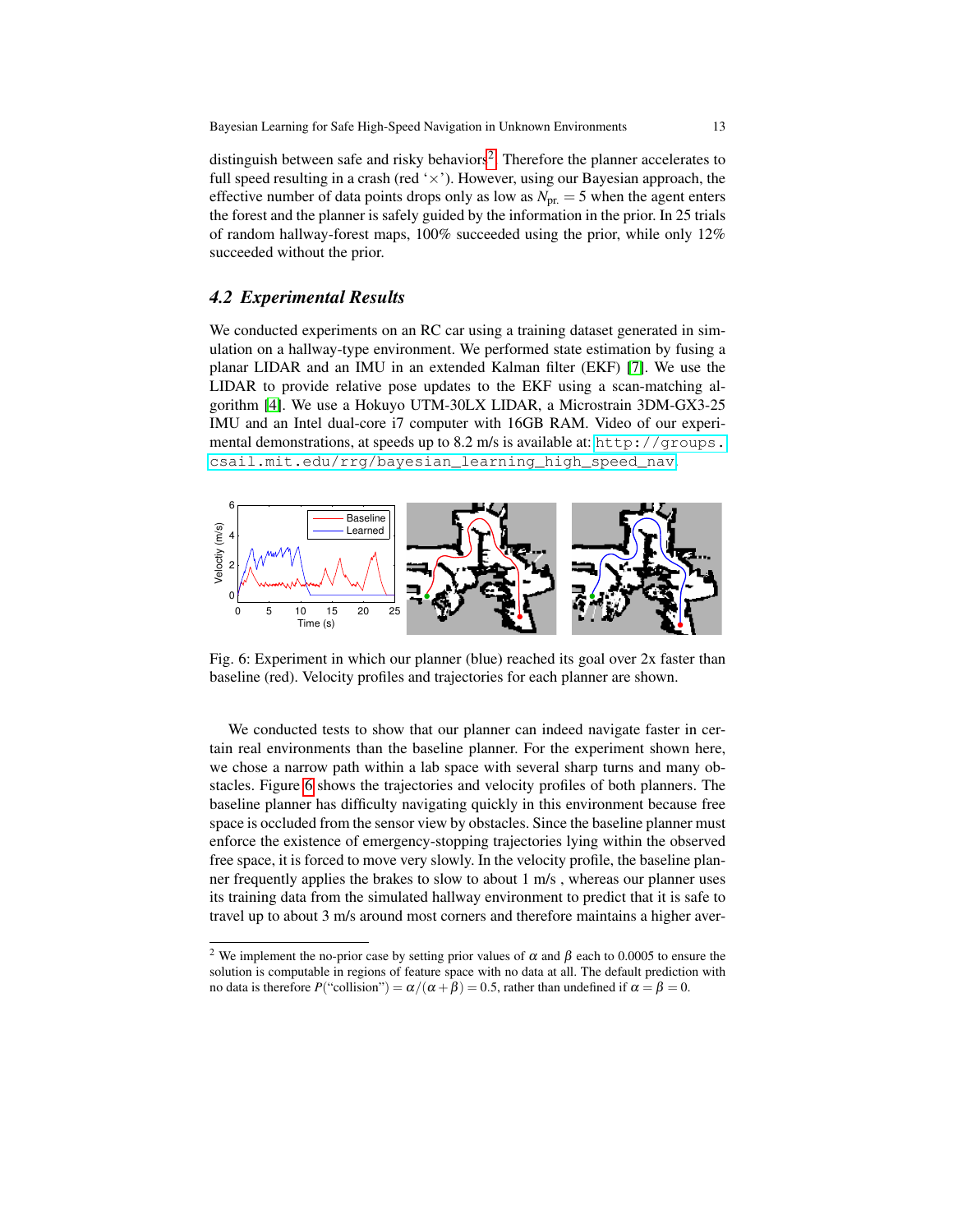age speed. The baseline planner took 23.7 s to reach the goal in this case, whereas our planner took 11.5 s, representing a factor of two improvement.

We also conducted experimental trials to show that in real-world environments, the planner can safely navigate in unfamiliar regions where it has no relevant training data. Figure [7](#page-13-0) shows an experimental trial in the Stata Center (MIT), which is composed of straight hallways and larger unstructured regions. For this experiment, training data were again provided from a simulated hallway environment, which resembles the straight hallway segments, but looks very different from the open, unstructured regions. The inset graph shows the effective data density. In the hallways, the planner uses  $\approx 10^2$  effective data points per prediction. However, in the open unstructured regions, *N*eff. drops to zero, and the only information available to the planner is contributed by the prior. These open unstructured regions are marked with purple and blue diamonds. In this experiment, the weight of the prior was  $N_{pr.} = 5$ .

<span id="page-13-0"></span>

Fig. 7: Trajectory through the Stata Center (MIT), traversing hallway and large unstructured regions. Our planner was trained in a hallway environment, but not in a large unstructured environment. *N*eff. drops to zero in the open unstructured regions (purple and blue diamonds) and it must rely on the prior to navigate safely. The top speed in this environment was 8.2 m/s in a separate successful trial.

#### 5 Related Work

A large body of work has established techniques for safe planning in static and dynamic environments [\[3,](#page-15-5) [8,](#page-15-11) [9,](#page-15-12) [25\]](#page-15-13). Bekris and Kavraki have shown kinodynamic navigation in unknown environments using safety constraints, without considering actions into the unknown [\[6\]](#page-15-14). Several examples use circling loiter maneuvers through observed free space to guarantee safety [\[23,](#page-15-2) [2\]](#page-15-1). Our method differs from this body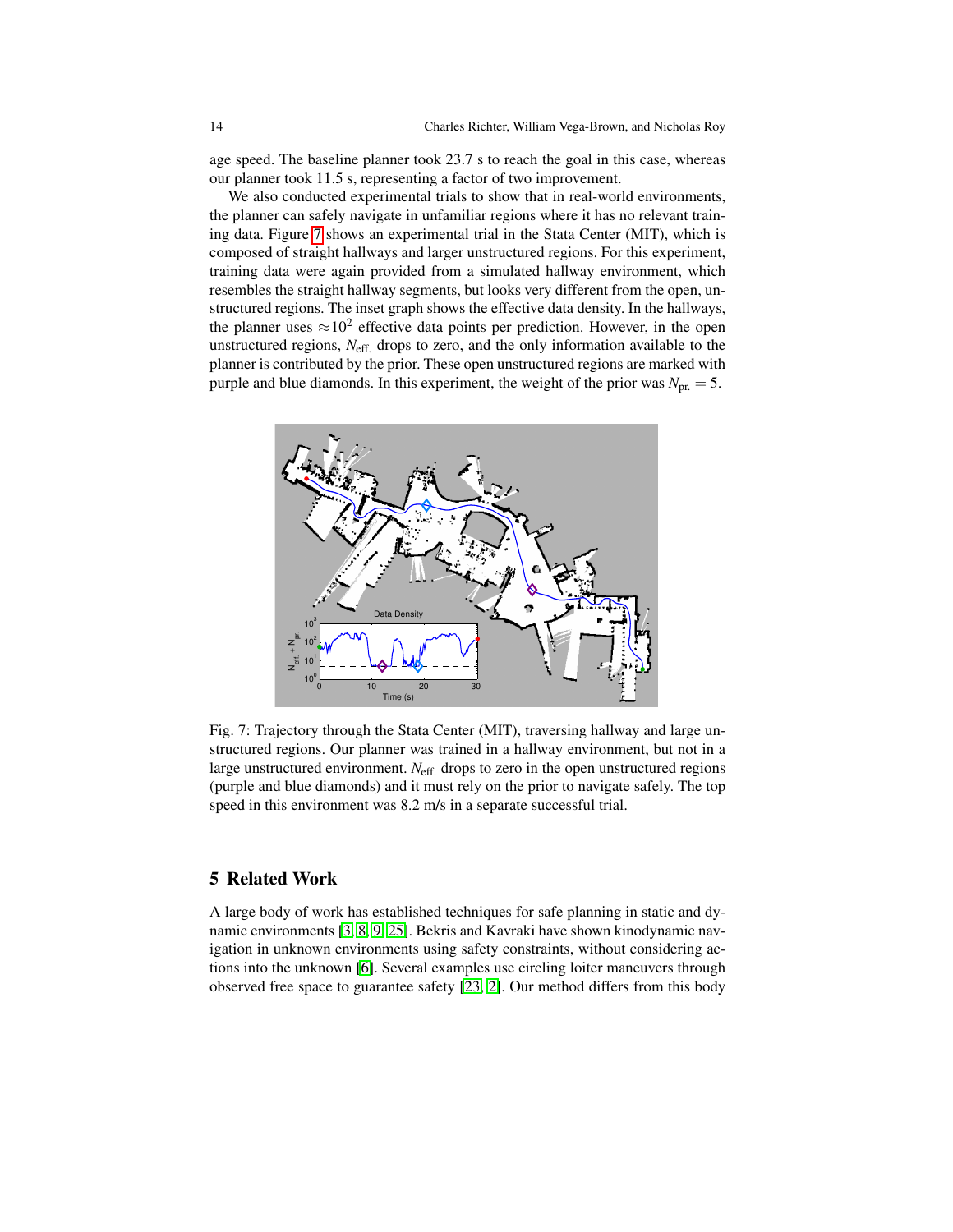of work by relaxing absolute safety constraints and replacing them with predictions of collision probability, which can be viewed as a form of data-driven constraints. Althoff et al. propose a collision probability concept similar to  $f_c(\phi(b_t, a_t))$  for dynamic environments, but they assume a known distribution over the future behavior of each moving agent, which we do not have in the case of unknown maps [\[1\]](#page-14-0).

In the exploration literature, the primary objective is to build a map, and actions may be taken to view unseen parts of the environment [\[30,](#page-15-15) [28\]](#page-15-16). Some exploration work has balanced the objectives of information gain, navigation cost and localization quality from a utility or decision-theory point of view [\[16,](#page-15-17) [26\]](#page-15-18). Unlike exploration, our objective is to reach a goal in minimum time, which places emphasis on collision probability and high-speed dynamics, rather than map information.

A natural way to reason about planning in an unknown map is through the POMDP formalism [\[14\]](#page-15-19). Despite notorious complexity, various strategies have grown the size of (approximately) solvable POMDPs [\[19,](#page-15-20) [15,](#page-15-21) [24\]](#page-15-22). However, we cannot simply apply POMDP techniques since we assume no explicit knowledge of the environment distribution, or black-box simulation capabilities to sample the world at planning time. Instead, we must learn a function of this missing distribution offline. POMDPs have been used for aircraft collision avoidance [\[27,](#page-15-23) [5\]](#page-15-24), where a very large negative reward discourages collisions at nearly any cost. In contrast, we use small collision penalties to drive aggressively, trading off risk and reward.

Learning has been applied to autonomous vehicle navigation in several contexts. One example from the DARPA LAGR program used deep learning to classify traversable terrain up to 100 m away [\[11\]](#page-15-25). Neural networks and monocular depth estimation coupled with policy search [\[18,](#page-15-26) [17\]](#page-15-27), as well as human-pilot demonstrations [\[22\]](#page-15-28), have been used to learn high-speed reactive controllers to avoid obstacles, however these systems map sensory input directly to actions. They are not decisiontheoretic planners, and do not trade off meaningfully between risk and reward.

### 6 Conclusion

We have shown that by using a Bayesian learning algorithm, with safety constraints encoded as a prior over collision probabilities, our planner can detect when it lacks the appropriate training data for its environment and seamlessly revert to safe behaviors. Our strategy offers a simple and elegant probabilistic method of merging the performance benefits of training experience with the the reassurance of safety constraints when faced with an unfamiliar environment. One of the main limitations of this work is the difficulty of hand-coding feature functions that describe complex planning scenarios. We plan to address this limitation by applying recent featurelearning techniques to automatically generate feature functions from data, extending our methods to handle different scenarios, map representations and sensor types.

### References

<span id="page-14-0"></span>1. D. Althoff et al. Safety assessment of robot trajectories for navigation in uncertain and dynamic environments. *Autonomous Robots*, 32(3):285-302, 2012.